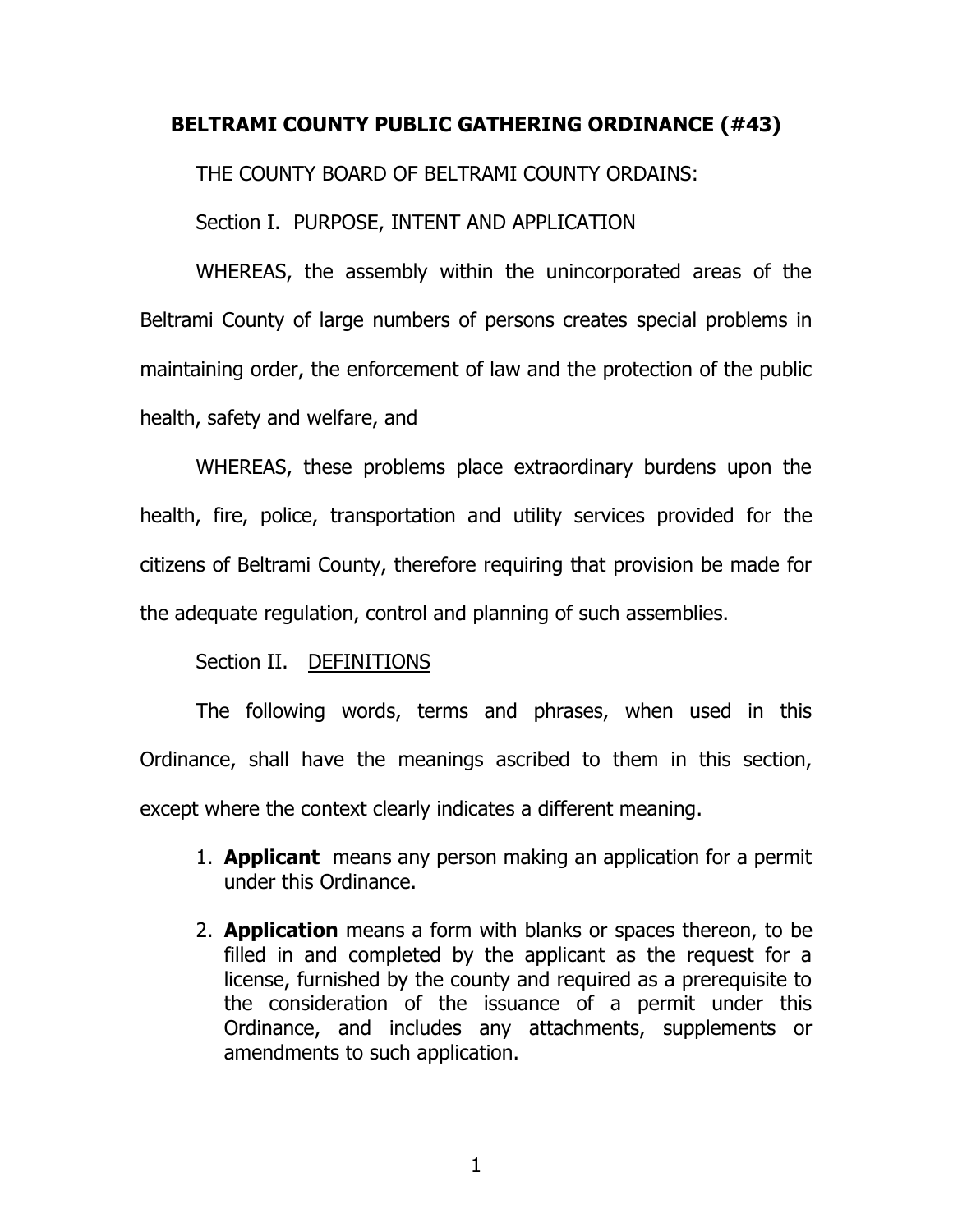- 3. **Assembly** means any show, concert, exhibition, or gathering of any nature for which it is planned or may reasonably expected that 1,000 or more persons may be present at any time.
- 4. **Bond** means any corporate surety document required by this Ordinance, which shall be in the form and with the provisions acceptable and specifically approved by the County
- 5. **County** means the County of Beltrami, Minnesota.
- 6. **Director** means the Director of the Beltrami County Environmental Services Department.
- 7. **Event** means any assembly, as defined in this Ordinance, for which a valid permit has been granted. Events shall be classified as follows:

Tier I:  $1,000 - 2,500$  persons Tier II: Over 2,500 persons to 5,000 persons Tier III: Over 5,000 persons

- 8. **Permit** means a document issued by the County to an applicant that permits the applicant to carry on and transact an event approved under this Ordinance.
- 9. **Permitee** means an applicant who, pursuant to application, holds a valid, current, unexpired and unrevoked permit from the County for the carrying on and transacting of an Event under this Ordinance.
- 10. **Person** means an individual, partnership, corporation, or any other association of individuals, partnerships or corporations
- 11. **Planning Commission** means the Beltrami County, Minnesota Planning Commission.
- 12. **Premises** means any lot, piece or parcel of land with a continuous boundary, whether publicly or privately owned, occupied or possessed.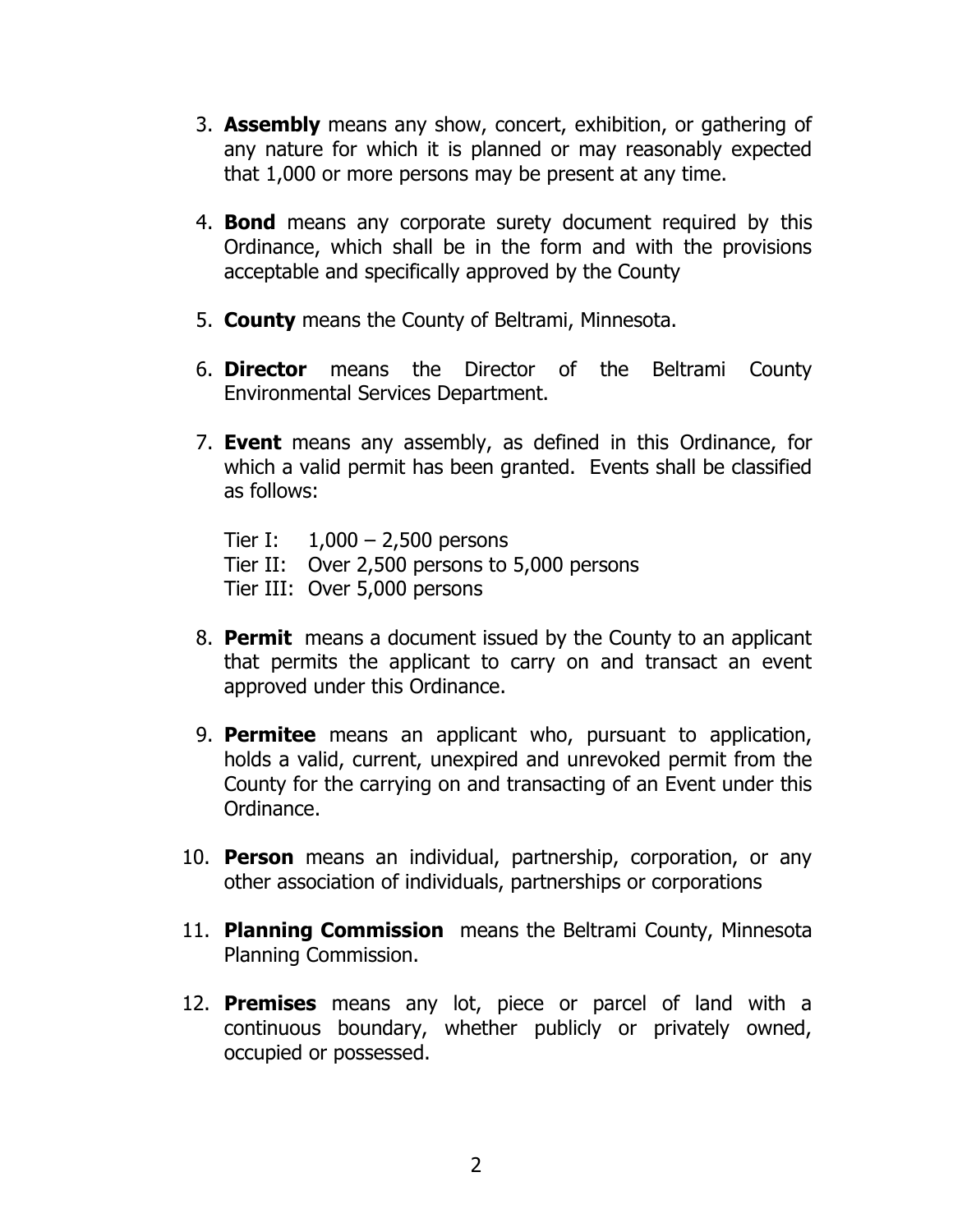13. **Shall, must, may**. The terms "shall" and "must" are mandatory; the term "may" is permissive.

Section III. JURISDICTION

The provisions of this Ordinance apply to all Assemblies, as defined herein, conducted or held all or in part outside the boundaries of any municipality in Beltrami County.

The provisions of this Ordinance do not apply to:

- 1. Any indoor or outdoor movie theater, auction or similar sale.
- 2. Any fair or similar event under the authority of or approved by the State Agricultural Society or any subdivision of state government.
- 3. Any indoor or outdoor assembly at an established and permanent stadium, auditorium, arena or place of worship.
- 4. Any regularly scheduled or ongoing event conducted by an established religious organization or fraternal society.

## Section IV. PERMIT REQUIRED

No person shall conduct, maintain, operate, promote, organize, manage, advertise or sell or give tickets of admission to any Assembly except pursuant to a valid permit issued under this Ordinance.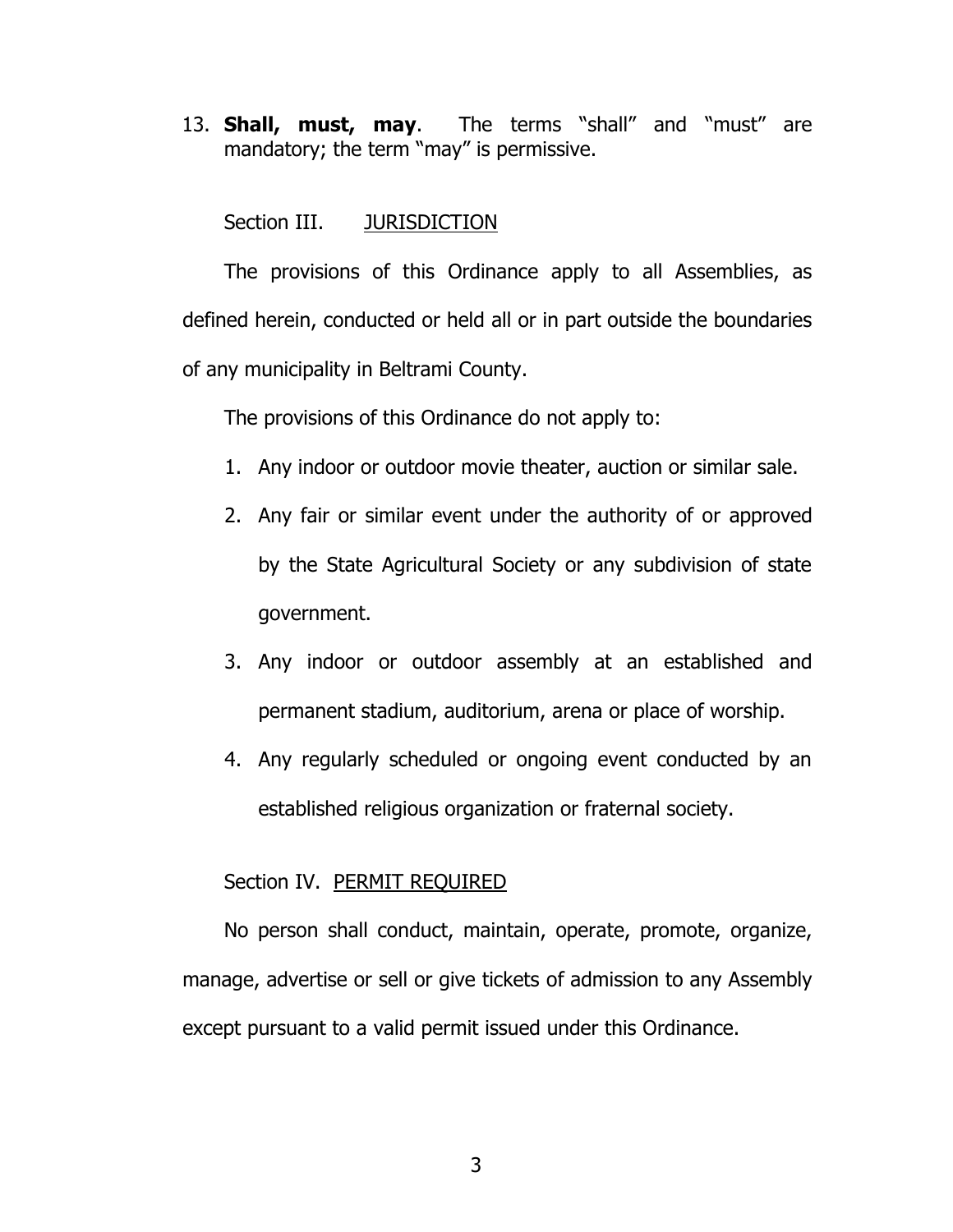Applications for a permit shall be made in writing to the Beltrami County Environmental Services Department and in the form required by the County from time to time. All applications must be verified under oath, subject to the penalties of perjury, and accompanied by the appropriate permit fee, bond and/or investigative fee required by this Ordinance.

All applications must be received prior to the following deadlines:

Tier I: 30 days prior to the event Tier II: 90 days prior to the event Tier III: 180 days prior to the event

The application shall set forth the following information:

- a. The full name, age, residence and mailing address of the applicant, including the names and addresses of all partners if the applicant is a partnership, or the names and addresses of all officers and all persons owning more than 10% of the stock if the applicant is a corporation.
- b. A legal description of the premises upon which the assembly will occur, together with the names and addresses of all persons owning an interest in the premises, stating the nature of the interest.
- c. The nature and purpose of the assembly, the purposed dates during which the assembly will be conducted and a detailed statement of the manner in which it will be conducted.
- d. The maximum number of persons which the applicant will permit to assemble on the premises at any time during the assembly.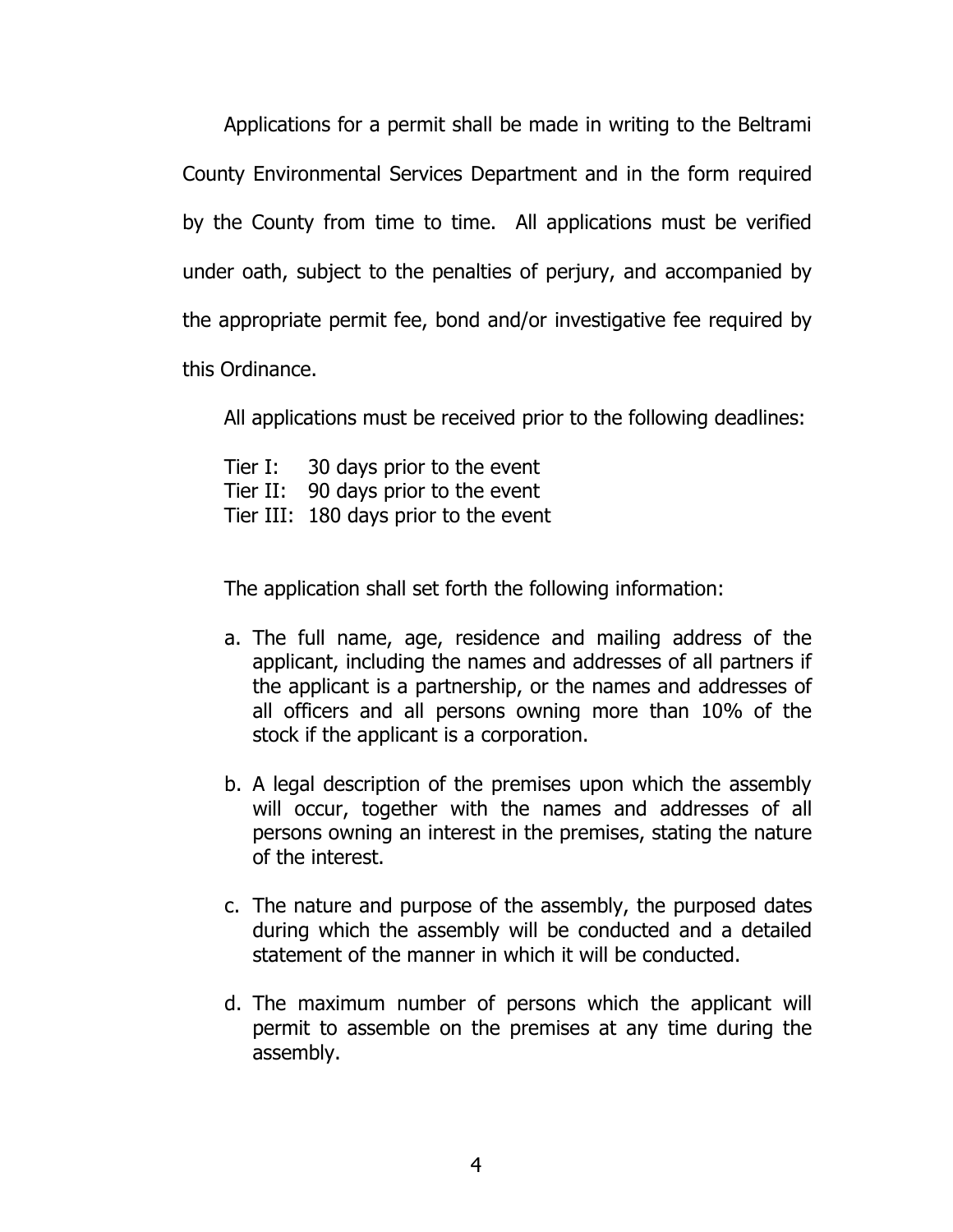- e. The plans of the applicant to limit and control admission to the premises to the maximum number of persons permitted, and plans for controlling the parking and movement of vehicles of persons assembling on the premises.
- f. A description of the existing infrastructure, together with plans for a proposed construction and management of sewage, garbage and waste disposal; the source of water supply and plans for water distribution; the provision and management of health care services; the methods of a fire protection; and the means and plans for emergencies and emergency evacuation to be used during the assembly.
- g. The number, location and power of amplifiers and speakers, and the plans for sound control during the assembly, if applicable.
- h. The proposed method of lighting to be used during the assembly, if applicable.
- i. Plans for the maintenance of security and order on the premises, including the proposed number, deployment and hours of availability of security guards on the premises, prior to, during and immediately after the close of the assembly.
- j. Plans for the preparation and distribution of food and refreshments on the premises.
- k. Plans for communications to the premises reasonably available to persons attending the assembly and to law enforcement and security personnel and agents of the county.
- l. Plans for medical services, including buildings to be used, the names and hours of availability of physicians and nurses, and the provision for ambulance and other emergency medical services.
- m. Plans for the protection of natural resources on or adjacent to the premises.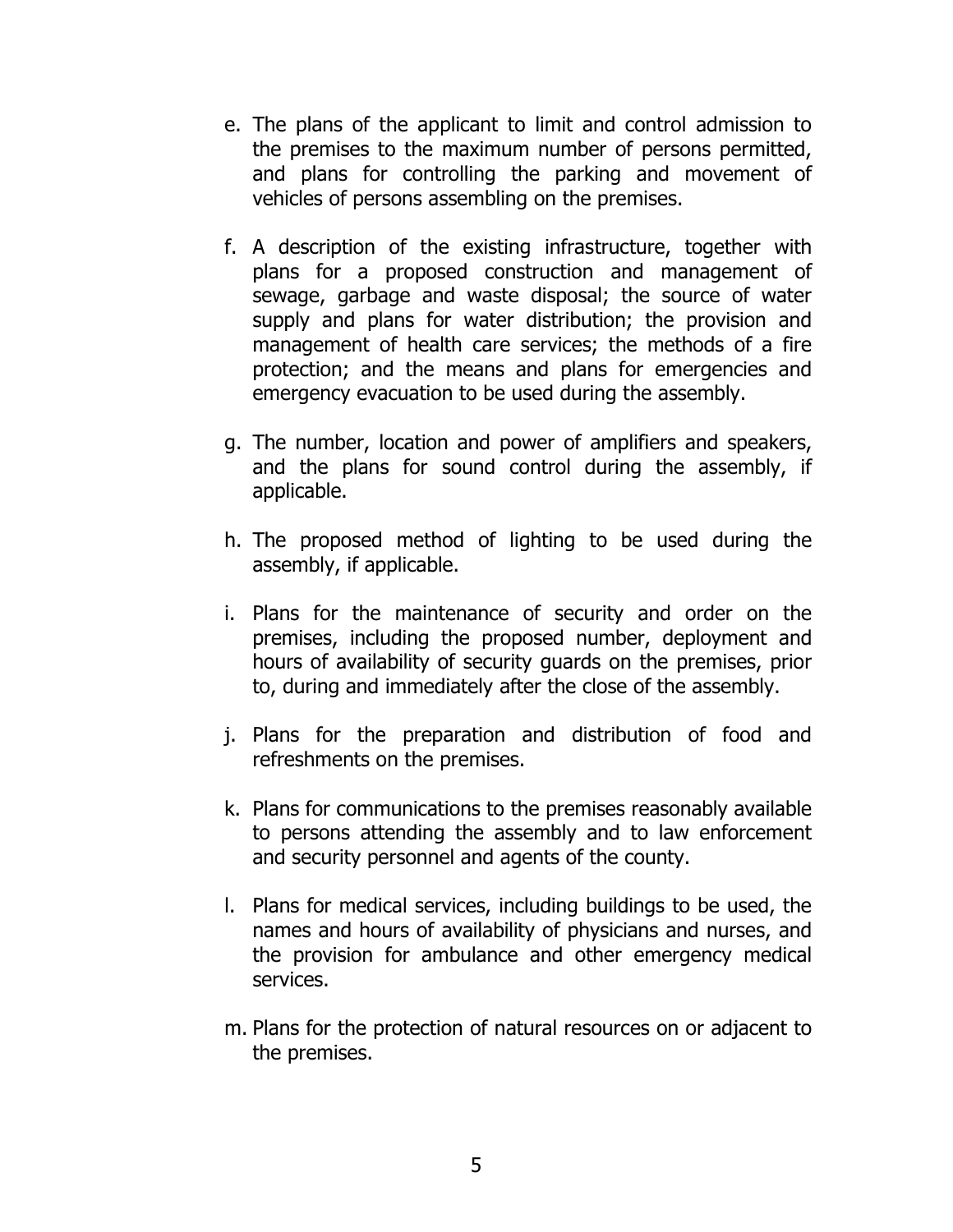n. Such other information as maybe required by the County to properly evaluate the nature and conduct of the assembly.

The applicant shall be file 15 copies of the initial application with the Beltrami County Environmental Services Department, together with the applicable investigative fee and 25 % of the applicable permit fee.

### Section V. FEES AND BOND

At the time of application, the applicant shall pay to the County the currently required permit fee and investigation fee, which is nonrefundable.

The fees charged hereunder shall be set by the County Board of Commissioners by resolution, and may be amended from time to time upon notice and a public hearing.

No permit shall be granted under this Ordinance without the applicant having first submitted a bond, in an amount determined by the Planning Commission, conditioned that the applicant:

- 1. Carries out all of the plans and keeps and performs all of the conditions of the application and permit.
- 2. Maintains order on the premises.
- 3. Leaves the premises in a neat and respectable condition.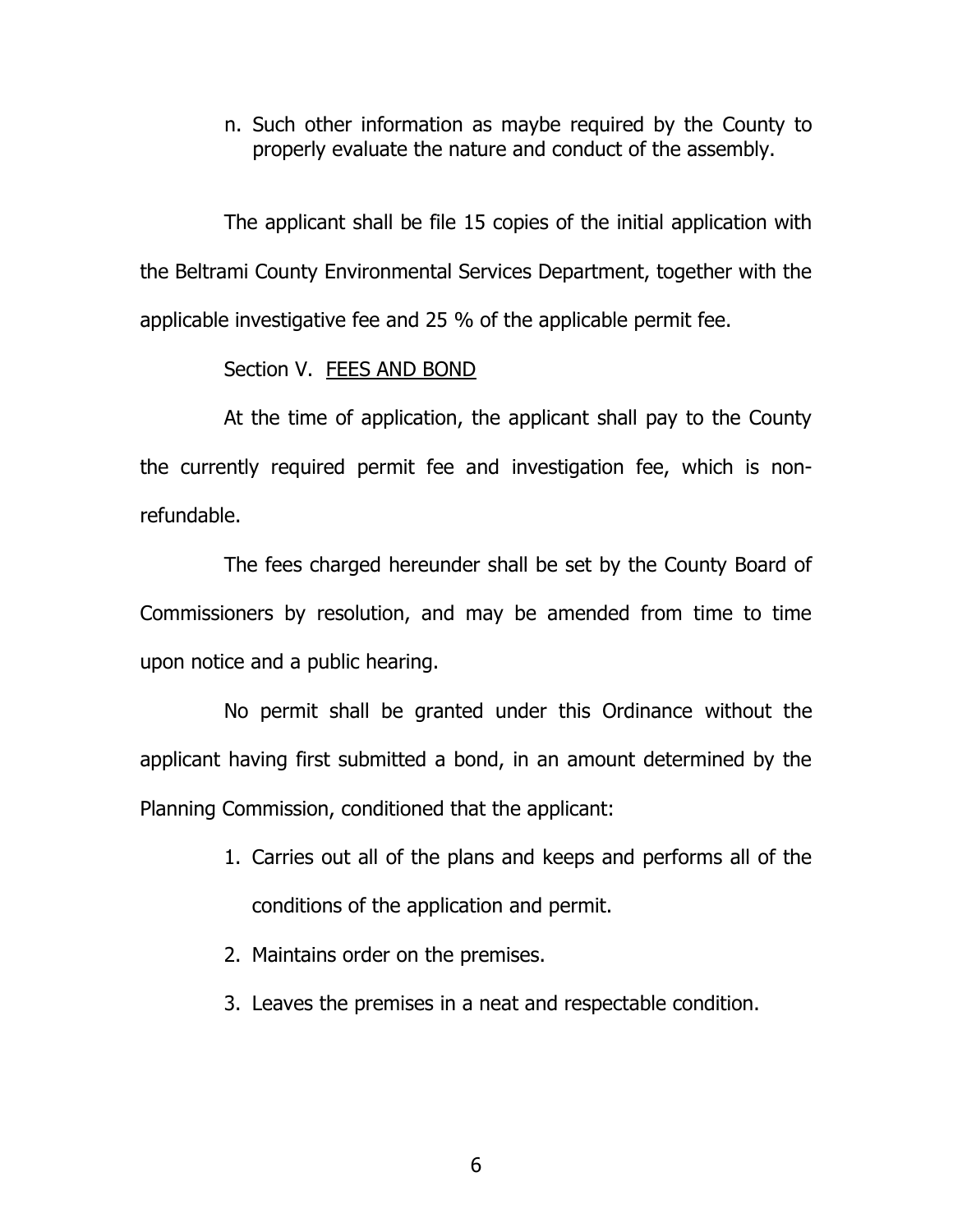- 4. Pays when due, the person or persons entitled thereto, all debts and obligations incurred in promoting, advertising and conducting and operating the assembly.
- 5. Indemnifies and holds harmless the County of Beltrami, its officers, agents, and employees, from any liability or cause of action arising in any way from the conduct of the assembly.

The bond shall provide that any person damaged by a breach of any condition of the bond may maintain an action in their own name to recover damages, after first giving written notice to the County, which may maintain an action in its own name for the benefit of such persons damaged. Any bond issued hereunder shall be in full force and effect for a period of one year.

### Section VI. APPLICATION REVIEW PROCESS

The following timeline and process will be used for the review and approval/denial of permits.

1. Tier I: Applications for Tier I permits will be reviewed by the Environmental Services Department Director. The Director shall notify any city or township planning department of the proposed event, and provide a copy of the permit application to such departments. The Director shall grant or deny the permit application within 20 days of filing. If the permit is denied, the applicant may request a hearing before the Beltrami County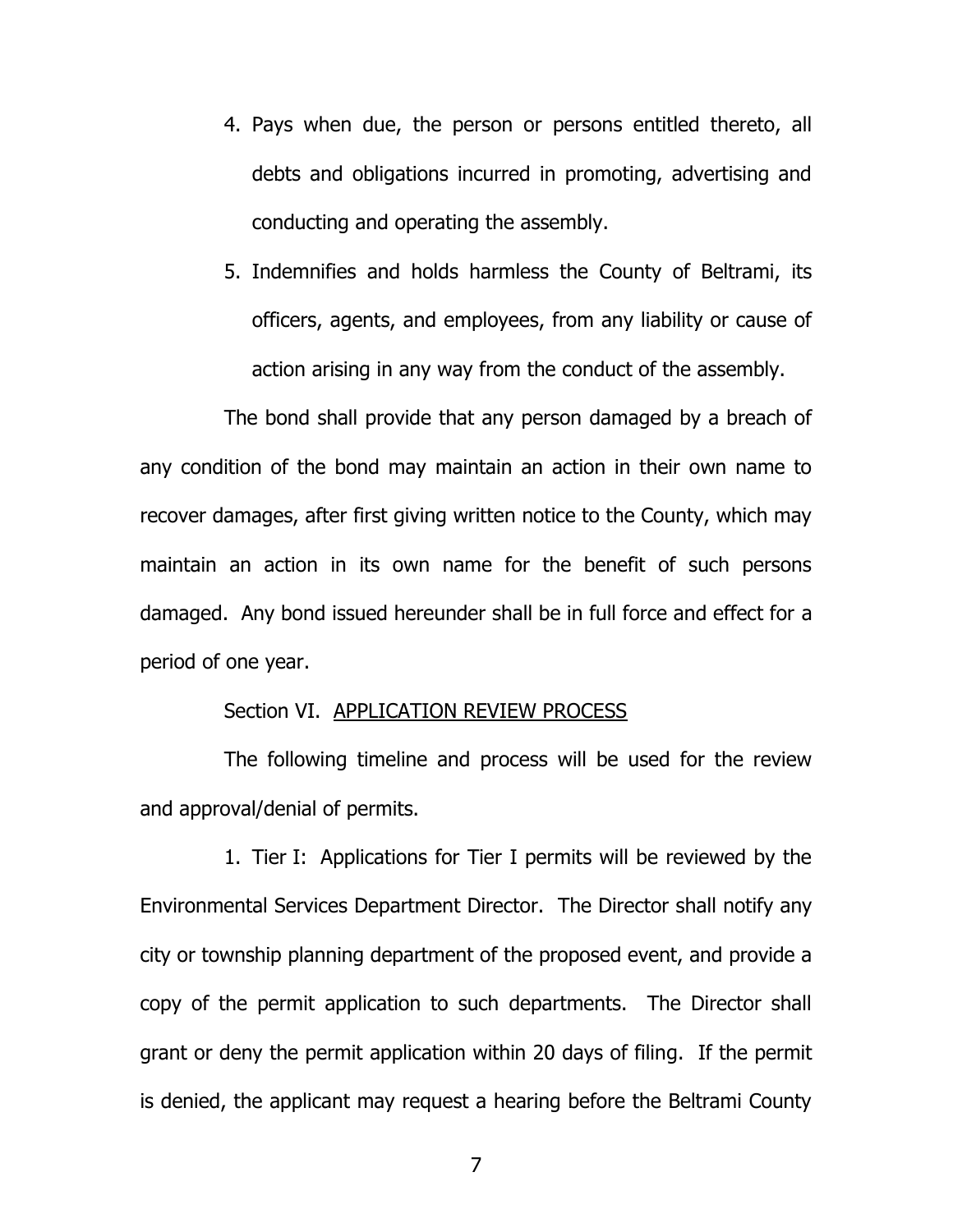Planning Commission, at its next regularly scheduled meeting. The Planning Commission hearing process, decision and appeal shall be as set forth in Section VI of this Ordinance.

2. Tier II: Applications for Tier II permits will be reviewed by the Environmental Services Department Director. Copies of the application shall be provided to the following: Beltrami County Sheriff, Beltrami County Highway Engineer, Minnesota State Highway Patrol, Beltrami County Nursing Services Director, Beltrami County Attorney, Minnesota State Health Department, Minnesota Department of Natural Resources, the Township where the event is to be held and the Beltrami County Administrator.

Within 30 days of the application, the applicant shall meet with the Environmental Services Director and the above entities to discuss the proposed event. The applicant shall provide whatever additional information is requested at such meeting, and the meeting may be continued for further review. Upon supplying any additional information requested by the participants of this review, the application shall be deemed complete upon the payment of the balance of any license fee and the posting of the applicable bond.

The completed application shall be set on for a hearing before the Beltrami County Planning Commission at its next regularly scheduled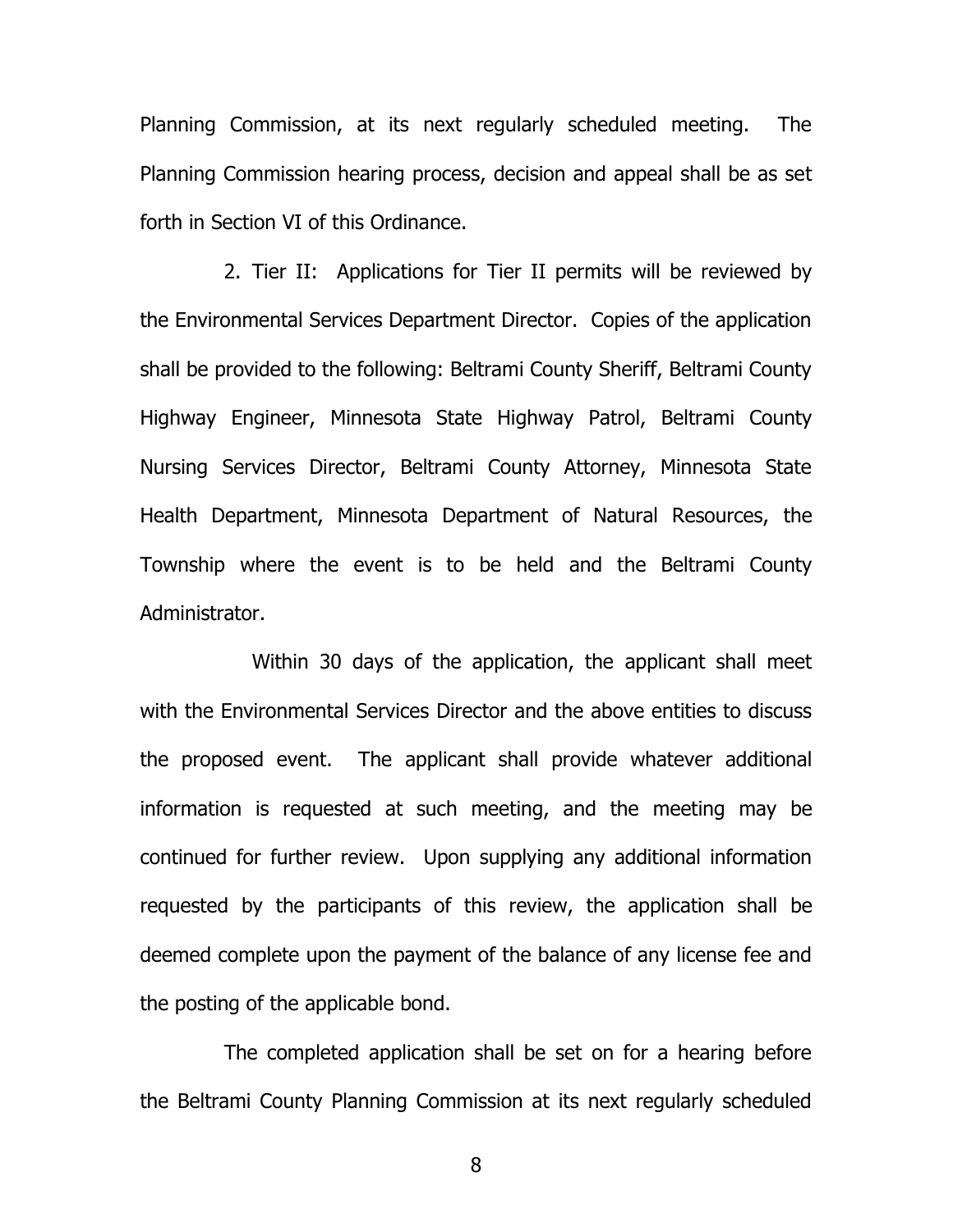meeting. The Planning Commission shall review the application and additional materials submitted by the applicant and the environmental services director and shall thereafter approve or deny the permit. The approval by the Planning Commission of the permit may be with such conditions that the Planning Commission believes will serve the purposes set forth in Section I of this Ordinance. If the application is denied, the applicant may appeal the decision in accordance with Section VI herein.

No permit shall be granted under this paragraph without the written approval of the town board of supervisors in the Township where the event is to be held.

3. Tier III: Applications for Tier III permits are subject to the same requirements as Tier II projects, and shall additionally be set for a Public Hearing before the Beltrami County Planning Commission, with a minimum 10 days published notice for such hearing. The Public Hearing may be set in conjunction with the Planning Commission's regularly scheduled meeting, but no action approving a permit application may be undertaken until the next regularly scheduled meeting of the Planning Commission occurring after the Public Hearing.

## Section VII. PLANNING COMMISSION ACTION AND APPEAL

Upon review of the completed Application and such information as may be provided to the Planning Commission during its consideration of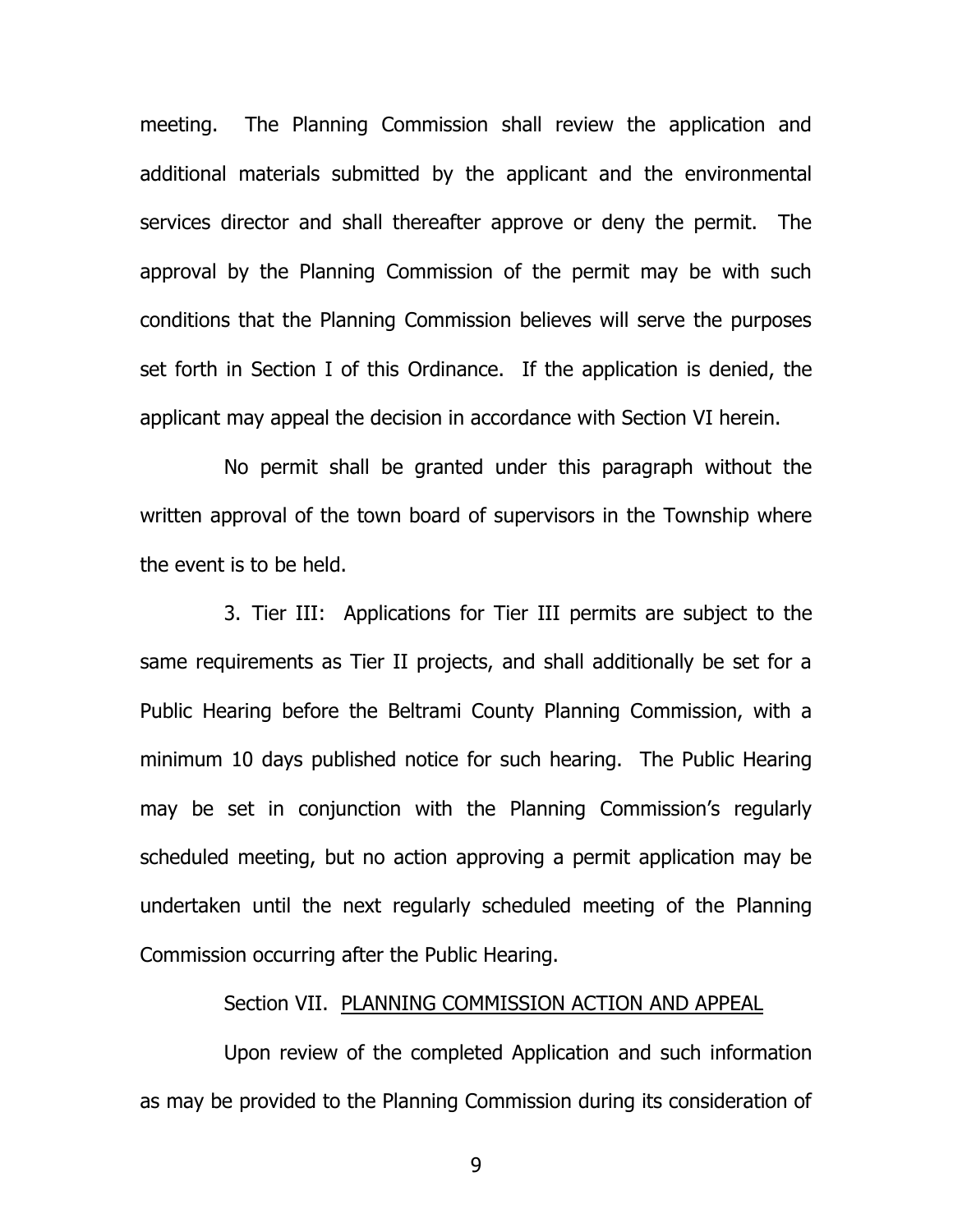the proposed assembly, the Planning Commission may grant a permit for an Event if it believes that such event may be conducted in harmony with the public health, safety, welfare and order, and that adequate provisions have been made for the conducting of an event consistent with the purpose set forth in Section I of this Ordinance.

If the Planning Commission cannot make the above findings, the application for a permit must be denied.

The denial of a permit application by the Planning Commission may be appealed to the Beltrami County Board of Commissioners within 30 days of receipt of the notice of decision by the Planning Commission. An appeal of any County Board decision may be made by the applicant to the District Court within 30 days of receipt of the notice of the decision by the County Board.

#### Section VIII. PERMIT ISSUANCE; REVOCATION

All permits issued under this Ordinance shall be signed by the Environmental Services Director and the Applicant, and shall be conditioned upon the applicant's compliance with all terms contained in or referenced in the permit.

No permit shall be granted to any person for whom any taxes, assessments or other financial claims of the County are delinquent and unpaid, nor shall any permit be granted for any Assembly held on any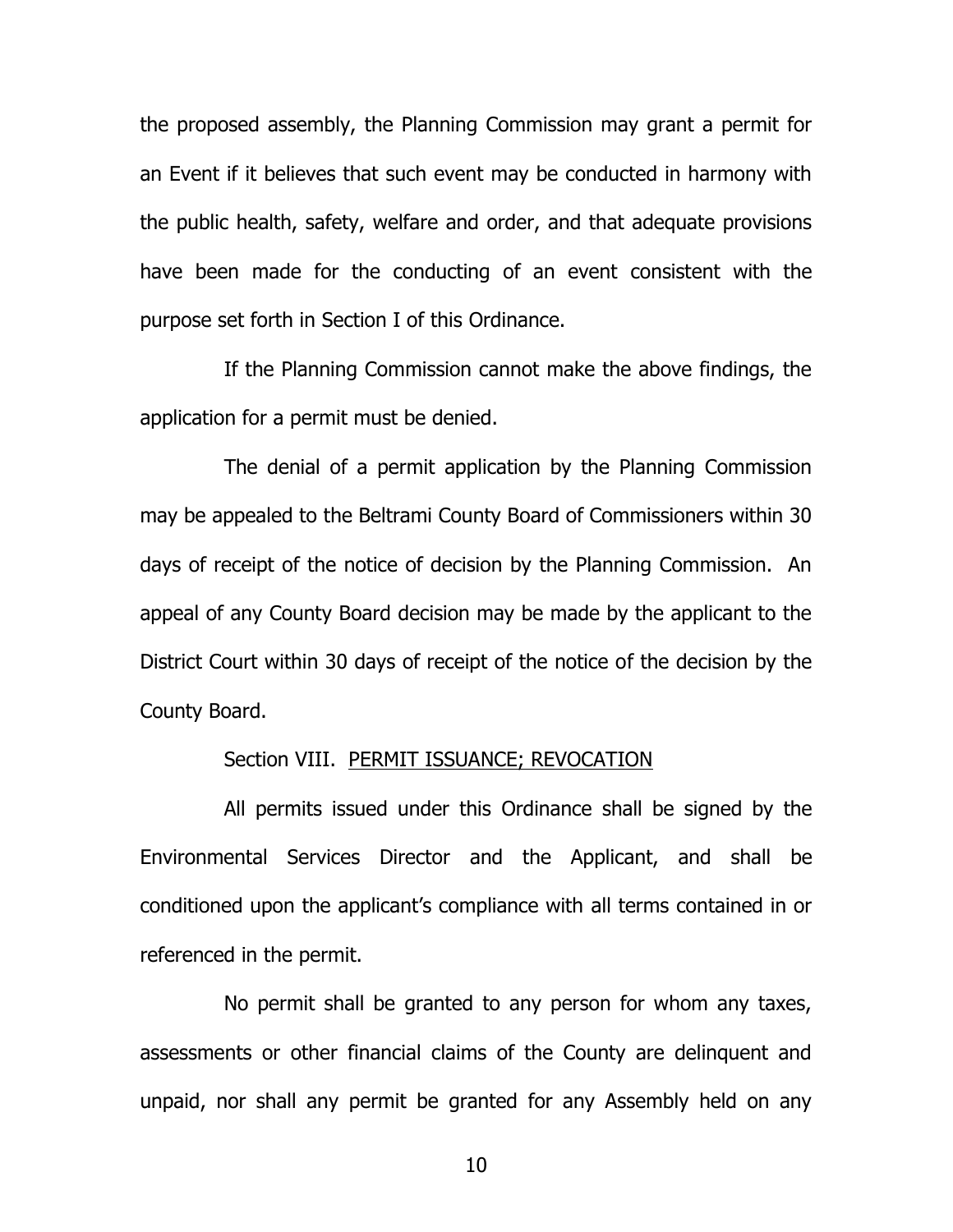premises on which taxes, assessments or other financial claims of the County are delinquent and unpaid.

All premises for which a permit has been granted shall at all times be open to inspection by the County to ensure compliance with the terms and conditions of any permit issued under this Ordinance. It is unlawful for any permitee, or any agent or employee to hinder or prevent any inspection under this Section.

The violation of any of the terms and conditions of a permit shall be grounds for the revocation of such permit by the County. Any such revocation shall be in writing and shall state the grounds therefore. The applicant may appeal a permit revocation to the Planning Commission, which shall hear any such appeal within 15 days of the written notice of appeal, with the written decision on such appeal to be made within five days of the hearing thereon. Appeals from any decision by the Planning Commission for the revocation of a permit shall be handled in accordance with the procedure set forth in Section VI above.

#### Section IX. ENFORCEMENT

It is declared unlawful for any person to violate any of the terms or conditions of this Ordinance, or any permit issued hereunder. A violation thereof is a misdemeanor.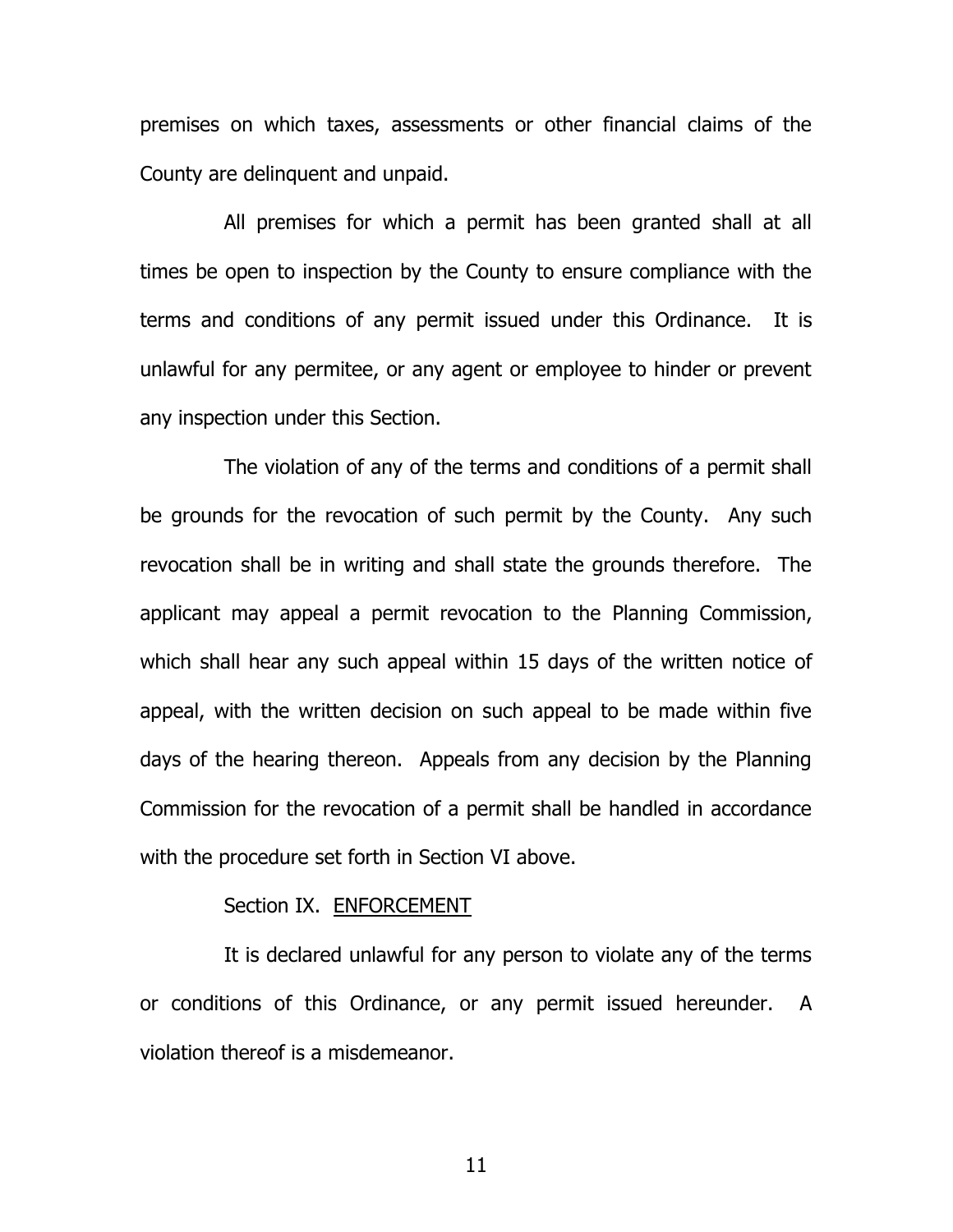In the event of a violation or a threatened violation of this Ordinance, Beltrami County, in addition to any other remedies, may institute appropriate actions or proceedings to prevent, restrain or abate such violations or threatened violations. The Environmental Services Department may issue cease and desist orders to halt the progress of any ongoing violation. When any work has been stopped by the County for any valid reason whatsoever, it shall not again be resumed until the reason for the work stoppage has been completely satisfied and the cease and desist order lifted.

Any person, firm or corporation who violates, disobeys, omits, neglects or refuses to comply with, or who resists the enforcement of any other provision of this Ordinance shall be guilty of a misdemeanor. Each day that a violation is permitted to exist or continue shall constitute a separate offense. The County Attorney shall have the authority to prosecute any and all violations of this Ordinance.

#### Section X. INTREPETATION; SEVERABILITY

In the interpretation and application, the provisions of this Ordinance shall be held to minimum requirements and shall be liberally construed in favor of the purpose and intent of this Ordinance as set forth in Section I. If any section, clause, provision or portion of this Ordinance